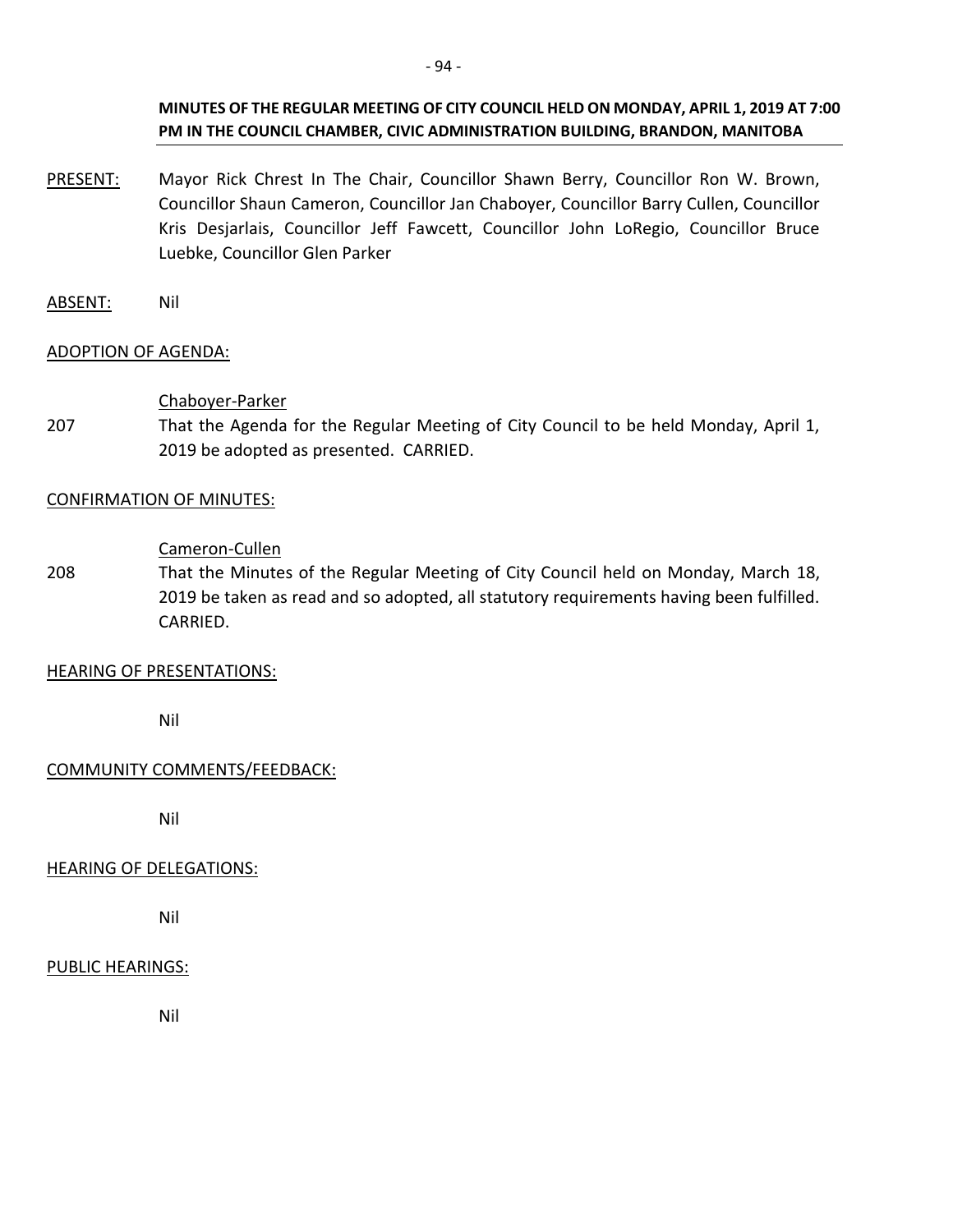#### COMMUNICATIONS & PETITIONS:

#### SPRUCE WOODS PLACE - DRAINAGE ISSUE

Councillor Cameron presented a petition on behalf of the residents of 4 Sprucewoods Place condo development for consideration. He noted the residents of Sprucewoods Place approached him concerning drainage issues within the condo development. On March 18, 2019 a petition had been forwarded to Patrick Pulak, General Manager of Development Services. Councillor Cameron requested Mr. Pulak speak to the concerns provided in the petition.

Patrick Pulak, General Manager of Development Services responded that he had spoken with the area residents and that an employee had attended the location to investigate the drainage issue. Due to snow build up covering the drains, the area would be surveyed to determine what could be done from an infrastructure stand point once the snow melted.

#### COMMITTEE REPORTS:

| (A) | <b>KEYSTONE CENTRE</b> | <b>VERBAL</b> | APRIL 1, 2019 |
|-----|------------------------|---------------|---------------|
|-----|------------------------|---------------|---------------|

Councillor Luebke provided a report on the meeting of the Keystone Centre Board held on March 20, 2019. He noted the new governance model was being reviewed by Civil Legal, and once completed, it would be sent to the Leadership Group for a final review before going back to the Board.

The Board also reviewed a letter from the Province with respect to the next steps in developing the long-term funding framework. Councillor Luebke noted the next step was the submission of a Sustainable Business Plan by the end of July, which would include 5-10 year projections for both Capital and Operating Expenses.

Councillor Luebke reported that the Board had approved the 2018-2019 Capital Plan, which included expenses of approximately 1.27 million dollars and the conditional approval of a new video score clock for the main arena. In closing, he noted that the Board had approved the appointment of Board Members to various committees.

#### Berry-Luebke

That the report of the Keystone Centre be received. CARRIED.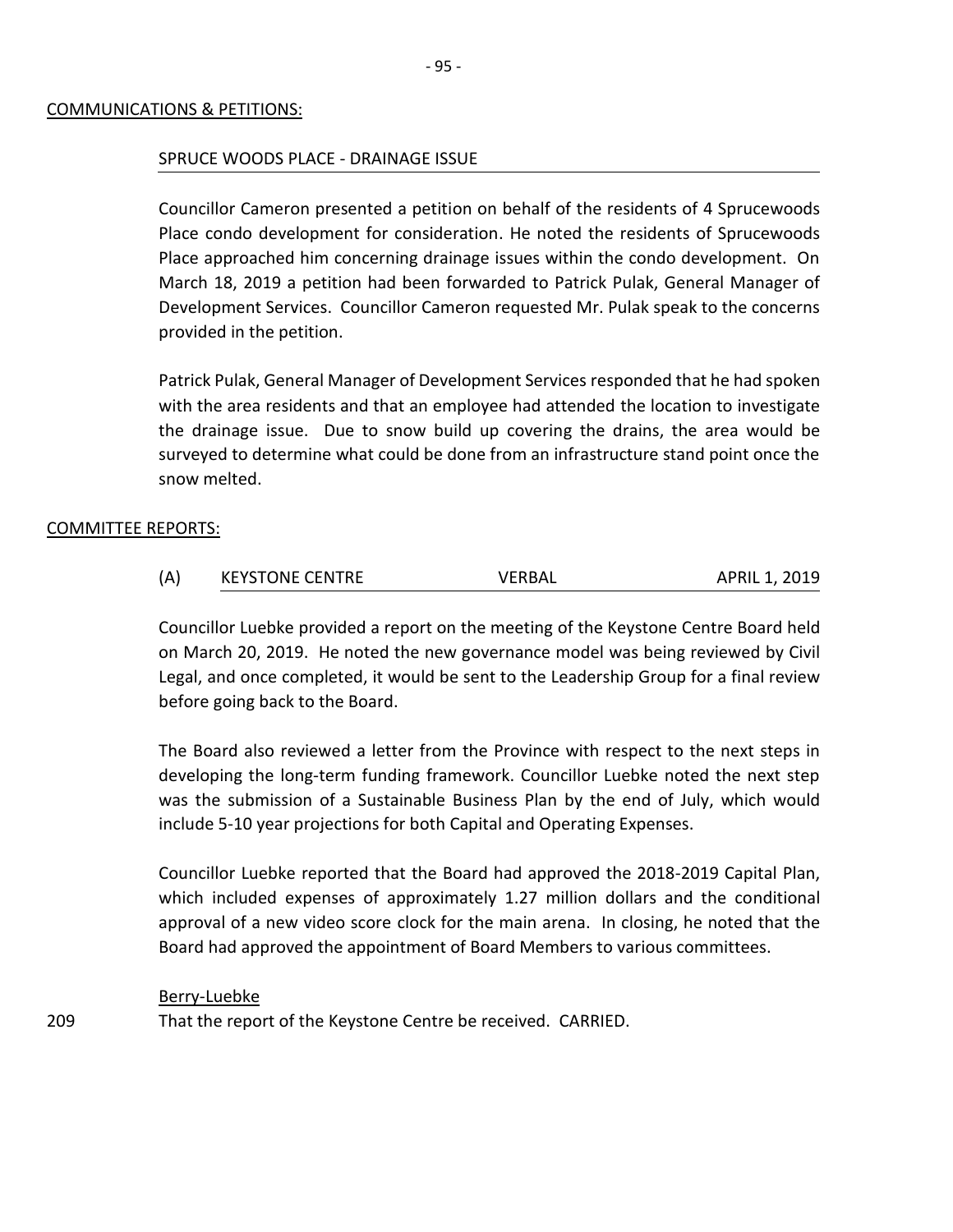# (28) WILD TURKEYS IN THE SOUTH END OF BRANDON

Councillor Brown advised that he had received numerous complaints from south end residents with respect to wild turkeys causing damage to their property and vehicles. He noted that the turkeys were pooping everywhere and pecking at the paint on vehicles and houses. Councillor Brown enquired if this issue could be investigated by the Animal Control Officers.

At the request of His Worship the Mayor, the City Manager responded that the turkeys had previously been relocated however, it appeared they had returned to their previous location. He agreed to take this matter under advisement.

# ANNOUNCEMENTS:

# ASSINIBOINE COMMUNITY COLLEGE WOMEN'S HOCKEY TEAM - AMERICAN COLLEGIATE HOCKEY ASSOCIATION CHAMPIONS

Councillor Cameron announced that the Assiniboine Community College Cougars Women's Hockey Team won the final game at American Collegiate Hockey Association Women's Division 2 Championships held over the weekend in Frisco, Texas. He congratulated the team and the coaching staff on a job well done, noting that the team were undefeated in the tournament and were crowned champions after defeating the Minot State University Beavers.

Councillor Desjarlais echoed Councillor Cameron's comments and noted that Minot State were the favoured team to win in the tournament having defeated the Cougars six times in regular season play. He also commended the Cougars on their sportsmanship shown throughout the tournament noting that a number of positive tweets about Brandon had appeared over the course of the tournament.

# BRANDON AAA MIDGET WHEAT KINGS

Councillor Luebke congratulated the Brandon AAA Midget Wheat Kings on their having won the Manitoba AAA Midget Hockey League Championships held recently in Winnipeg. Councillor Luebke wished the team the best of luck at Telus Cup AAA Western Regionals to be held this weekend in Tisdale, Saskatchewan.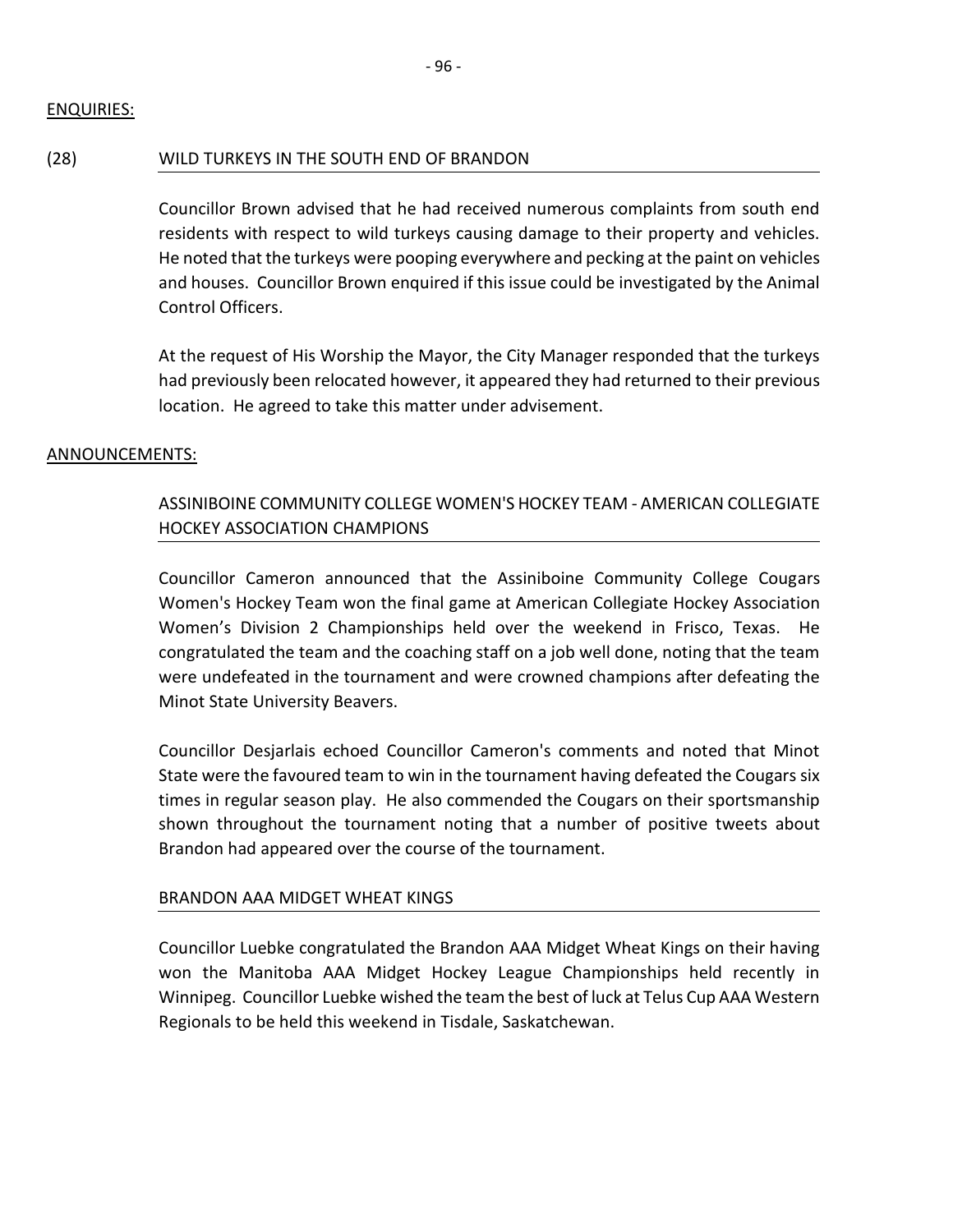## KRISTEN CAMPBELL - MVP OF NCAA WOMENS HOCKEY CHAMPIONSHIPS

Councillor Fawcett congratulated Brandonite Kristen Campbell who backstopped the University of Wisconsin Badgers to the National Collegiate Athletic Association Division I women's hockey crown and was named the Most Valuable Player of the championship.

## FEEDBACK ON BRANDON WEST RESIDENTIAL ZONING PLAN

Councillor Cameron thanked residents who attended the open house last week and provided their feedback on the Brandon West Residential Zoning Plan. He encouraged those who were unable to attend to provide their feedback online at www.brandon.ca prior to the April 5, 2019 deadline.

## ROYAL MANITOBA WINTER FAIR

His Worship Mayor Chrest announced that another successful Royal Manitoba Winter Fair was held the last week of March at the Keystone Centre and thanked all those involved in bringing this major event to Brandon every year.

## GENERAL BUSINESS:

## (A) 2019 BRANDON EMERGENCY PLAN

City Council considered a report from the Emergency Coordinator dated March 20, 2019 with respect to the above.

## Fawcett-Cullen

210 That the Brandon Emergency Plan dated March 2019 attached to the report of the Emergency Coordinator dated March 20, 2019 be adopted. CARRIED.

(B) APPLICATION TO SUBDIVIDE - 21 WILLOWCREST AVENUE

Considered was a report from Planning & Buildings dated March 18, 2019 with respect to the above.

## Brown-LoRegio

211 That the application to subdivide 21 Willowcrest Avenue (Parcels A/B, Plan 1269 BLTO, Parcels 1/2, Plan 1287 BLTO, Parcel B, Plan 1547 BLTO, and Parcel 1, Plan 1592 BLTO) to create 22 bare land condominium units and common elements in a mixed condominium, and a public reserve, in the RHD Residential High Density Zone be approved subject to the owner or successor providing written confirmation to the City of Brandon Planning & Buildings Department that: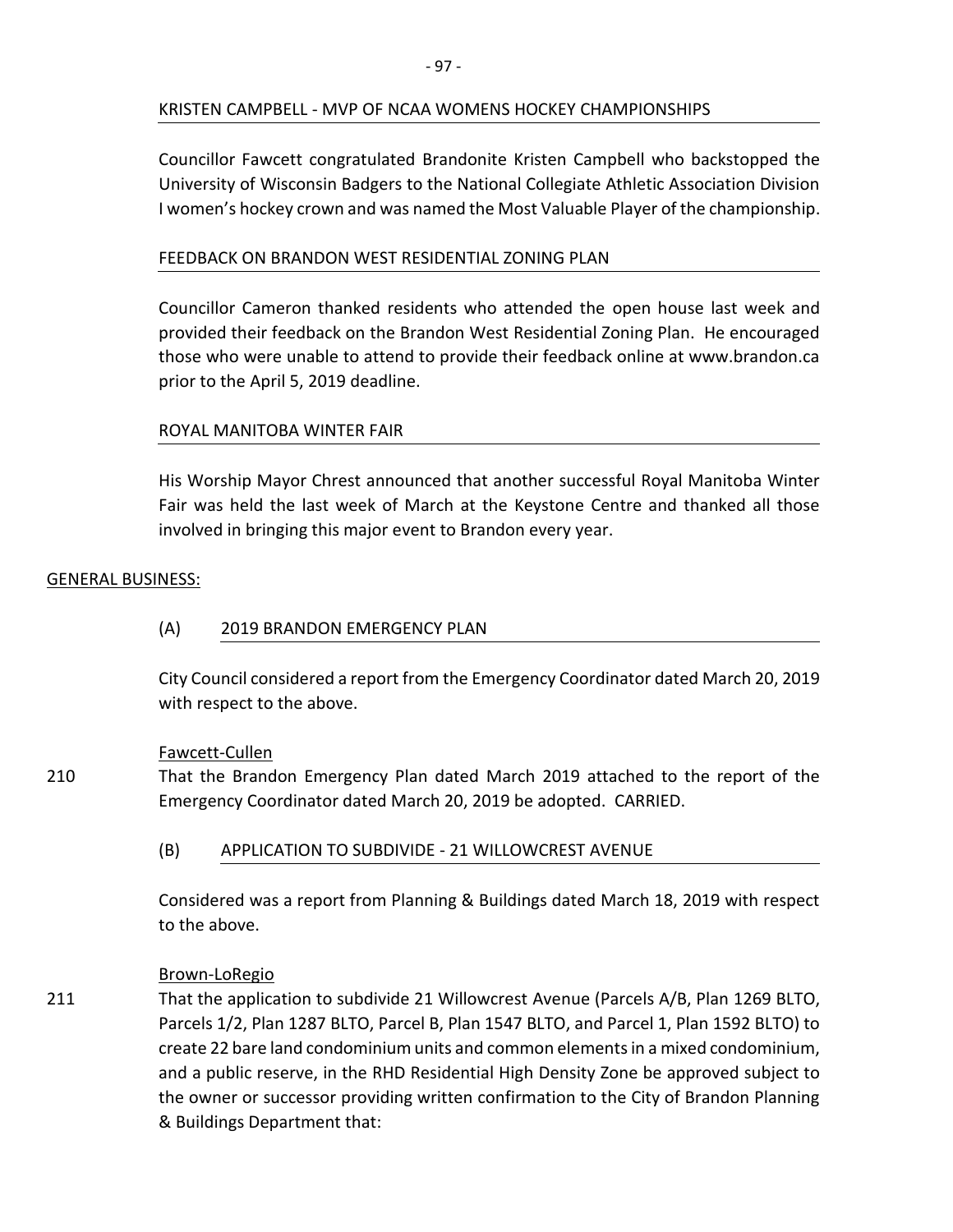- 1. Taxes for the property to be subdivided, for the current year plus any penalty, interest and arrears, have been paid in full, or arrangements must be made satisfactory to Brandon City Council;
- 2. Manitoba Infrastructure approves a traffic impact study for this development with respect to potential impacts on PTH 10 (18th Street) ;
- 3. Arrangements have been made for a joint use agreement and Plan of Easement to the satisfaction of Manitoba Hydro, BellMTS, and Westman Communications Group, and registering the easement agreement along with the easement plan, if required in series with the plan of subdivision. CARRIED.
- (C) 2019 FINANCIAL PLAN

Submitted for consideration was a report from the Finance Department dated March 18, 2019 with respect to the above.

#### Fawcett-Parker

212 That the 2019 Financial Plan of The City of Brandon dated March 4, 2019, as set out in the form approved by the Minister of Municipal Relations be amended by replacing pages 1, 8 and 9 contained in the copy of said plan attached to the report of the Director of Finance dated March 18, 2019 and said plan be so adopted;

> and further, that the operating and capital estimates outlined in said plan be incorporated in and form part of the 2019 Tax Levy By-law. CARRIED.

> (D) APPOINTMENTS TO THE BRANDON DOWNTOWN DEVELOPMENT CORPORATION

> City Council considered a report from the Legislative Services Office dated March 8, 2019 with respect to the above.

## Desjarlais-Luebke

213 That the following citizens be appointed to the Brandon Downtown Development Corporation for terms of office to begin April 1, 2019 and end March 31, 2022:

> Michael Maendel John Zeke CARRIED.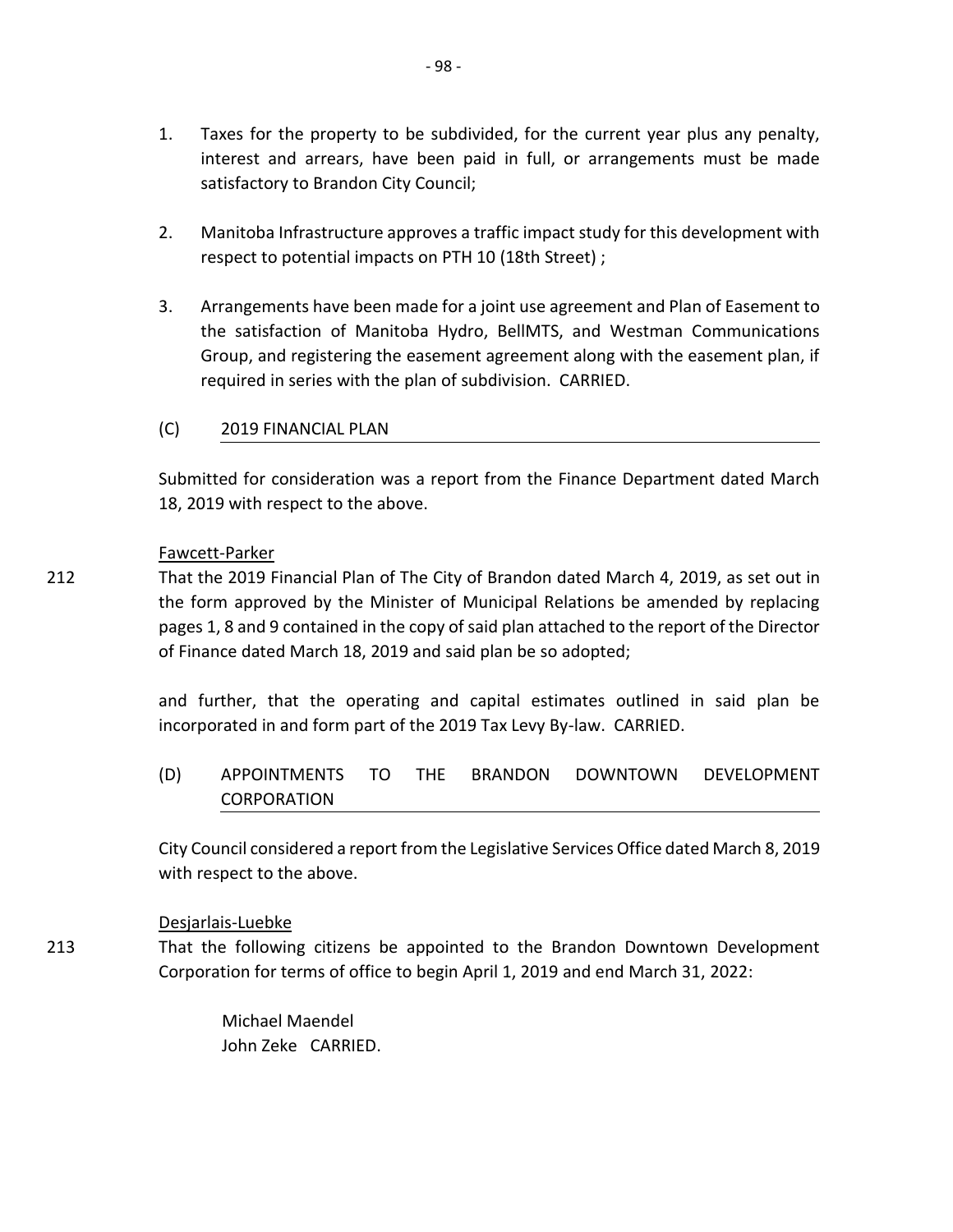#### (E) APPOINTMENTS TO THE PLANNING COMMISSION

Considered was a report from Legislative Services dated March 20, 2019 with respect to the above.

#### Fawcett-Cameron

That the following citizen appointment be and is hereby made to the Planning Commission, for the interim term of office to commence immediately and expire on March 31, 2020:

Colleen Anderson CARRIED.

## Fawcett-Cameron

215 That the following citizen appointments be and are hereby made to the Planning Commission with terms of office to commence April 1, 2019 and expire on March 31, 2022:

> Kate Hill John (Jack) Lindsay CARRIED.

#### (F) INTERIM APPOINTMENT TO THE REGIONAL LIBRARY BOARD

Submitted was a report from Legislative Services dated March 20, 2019 with respect to the above.

## Brown-Berry

216 That the following citizen appointment be and is hereby made to Western Manitoba Regional Library Board for the remainder of a two-year term of office to begin immediately and expire December 31, 2020:

Stephen Montague CARRIED.

BY-LAWS:

NO. 7226 TO REZONE 700 – 33RD STREET EAST FROM INDUSTRIAL GENERAL AND DEVELOPMENT RESERVE ZONES TO INDUSTRIAL HEAVY ZONE

> Councilor Berry declared a potential conflict of interest in this matter due to his employment and left the Council Chamber without further discussion.

214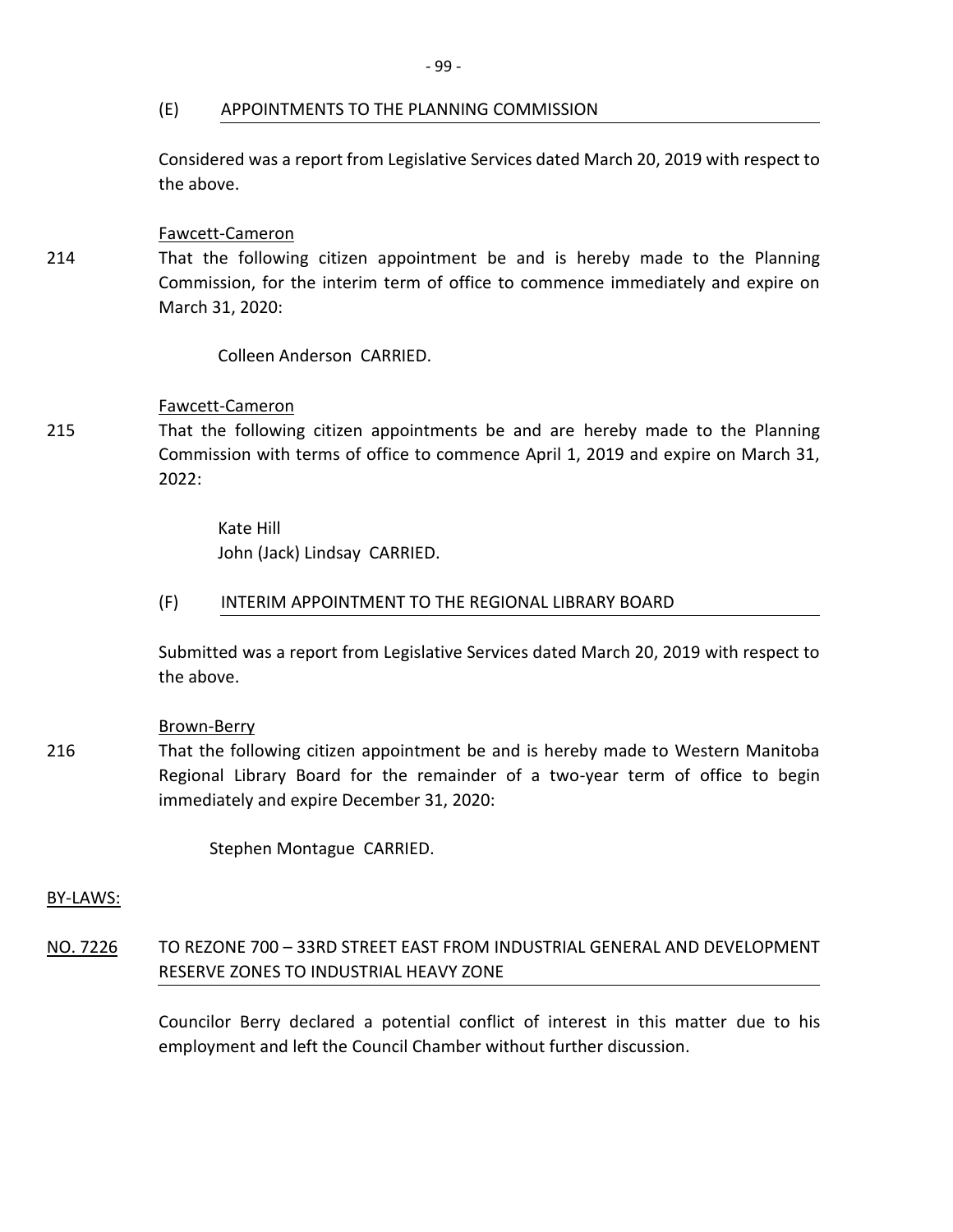## Chaboyer-Parker

217 That By-law No. 7226 to rezone property at 700 - 33rd Street East (Parcels A & B, Plan 1278 BLTO & Pt. NE ¼ 18-10-18 WPM) from Development Reserve (DR) zone and Industrial General (IG) zone to Industrial Heavy (IH) zone be read a second time. CARRIED.

## Chaboyer-Parker

- 218 That third reading of this by-law be held in abeyance pending the owner or successor entering into a development agreement with the City of Brandon subject to the following condition:
	- 1. The developer contributes \$18,700.00 towards the future upgrade of the intersection at 33rd Street East and Victoria Avenue East. CARRIED.

Following the vote on the above motion, Councillor Berry re-entered the Council Chamber.

## NO. 7233 2019 TAX LEVY BY-LAW

City Council considered a report from the Finance Department dated March 18, 2019 with respect to the above.

## Fawcett-LoRegio

- 219 That By-law No. 7233 to impose and levy property taxes for the fiscal year 2019 be read a first time. CARRIED.
- NO. 7235 TO REZONE 2222 CURRIE BOULEVARD FROM RESIDENTIAL MOBILE HOME ZONE TO COMMERCIAL ARTERIAL ZONE

City Council considered a report from the Planning & Buildings Department dated March 18, 2019 with respect to the above.

## Brown-LoRegio

220 That By-law No. 7235 to rezone at property located at 2222 Currie Boulevard (Lots 1/8, Block 4, Plan 1118 BLTO) from RMH Residential Mobile/Modular zone to CAR Commercial Arterial zone be read a first time. CARRIED.

## GIVING OF NOTICE:

Nil